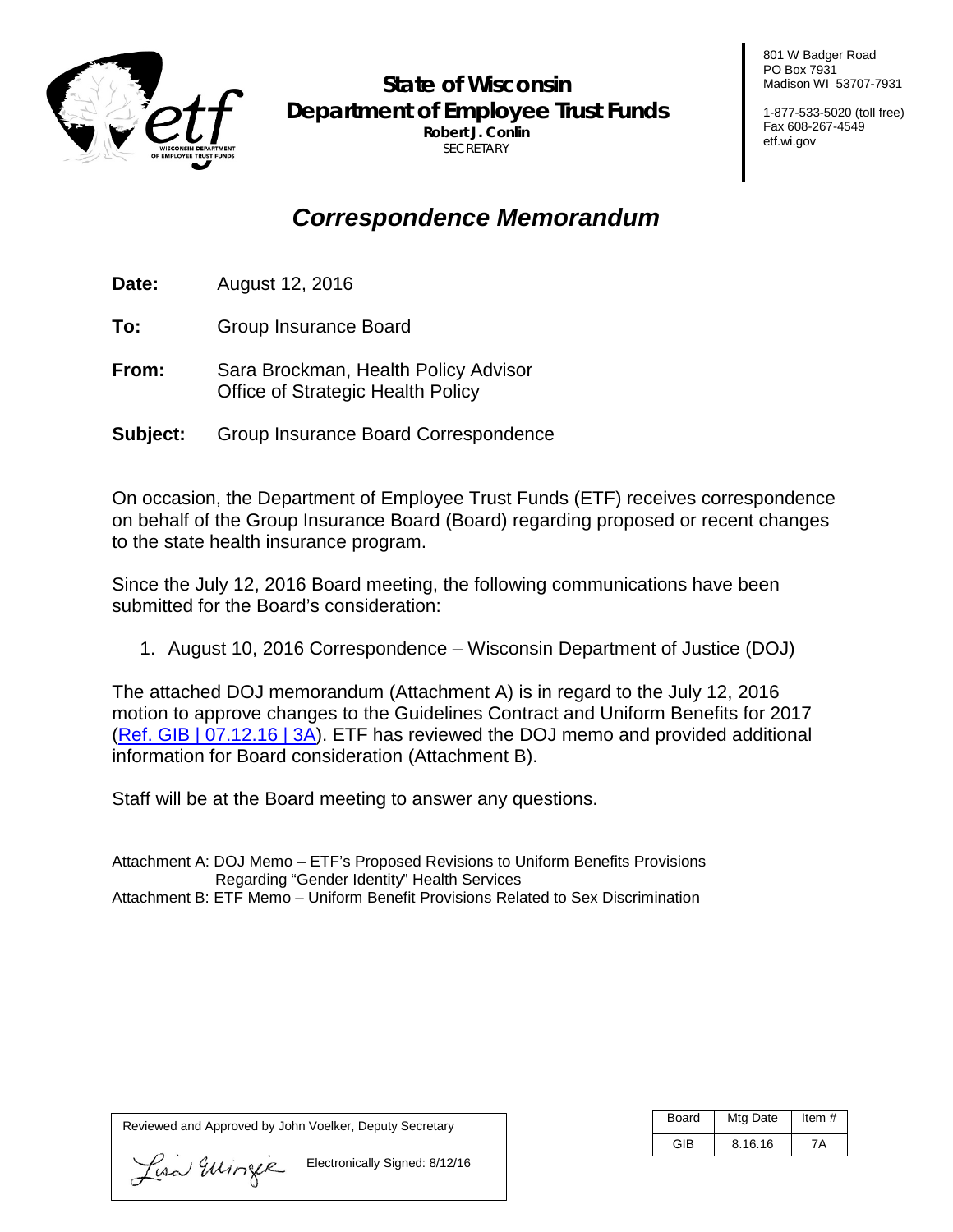#### **Attachment A**

Date: August 10, 2016

To: Group Insurance Board

From: Andy Cook, Deputy Attorney General

Subject: ETF's Proposed Revisions to Uniform Benefits Provisions Regarding "Gender Identity" Health Services

#### **Executive Summary**

The Department of Justice writes to you regarding proposed revisions to the State of Wisconsin Department of Employee Trust Funds' ("ETF") current Uniform Benefits policy. As you know, the current policy excludes coverage for "procedures, services, and supplies related to surgery and sex hormones associated with gender reassignment" and for "sexual counseling services . . . related to sexual transformation." ETF has recommended that the Group Insurance Board ("Board") remove these exclusions in order to comply with rules recently promulgated by the federal Department of Health and Human Services ("HHS"). Those rules purport to implement the Affordable Care Act's anti-discrimination provisions, and they generally ban discrimination based on "gender identity" in the provision of health services. *See* 45 C.F.R. §§ 92.206-207.

To the extent the Board believes that the new HHS rules compel it to accept ETF's recommended changes, it should reconsider for two reasons. First, HHS's rules are unlawful, at least as applied to coverage provisions that classify health services based on "gender identity." The Affordable Care Act's anti-discrimination provisions incorporate Title IX's prohibition against discriminating on the basis of "sex." *See* 42 U.S.C. § 18116; 20 U.S.C. § 1681. But HHS's rules improperly reinterpret Title IX to cover "gender identity" – an expansion Congress has never adopted and that HHS may not effect on its own.

Even if HHS had not misread Title IX, its "gender identity" rules improperly intrude on powers reserved to the State of Wisconsin to administer its own health policy. The United States Constitution prohibits the federal government and HHS from threatening to withhold ETF's receipt of Medicare Part D subsidies if ETF does not comply with the federal mandate. Separately, the Fourteenth Amendment does not authorize HHS to issue these rules, since ETF's policies do not violate that Amendment.

Second, even if HHS's rules were lawful, they do not mandate coverage for any particular procedures – which is effectively what ETF's proposed revisions accomplish. Instead, those rules allow coverage exclusions based on neutral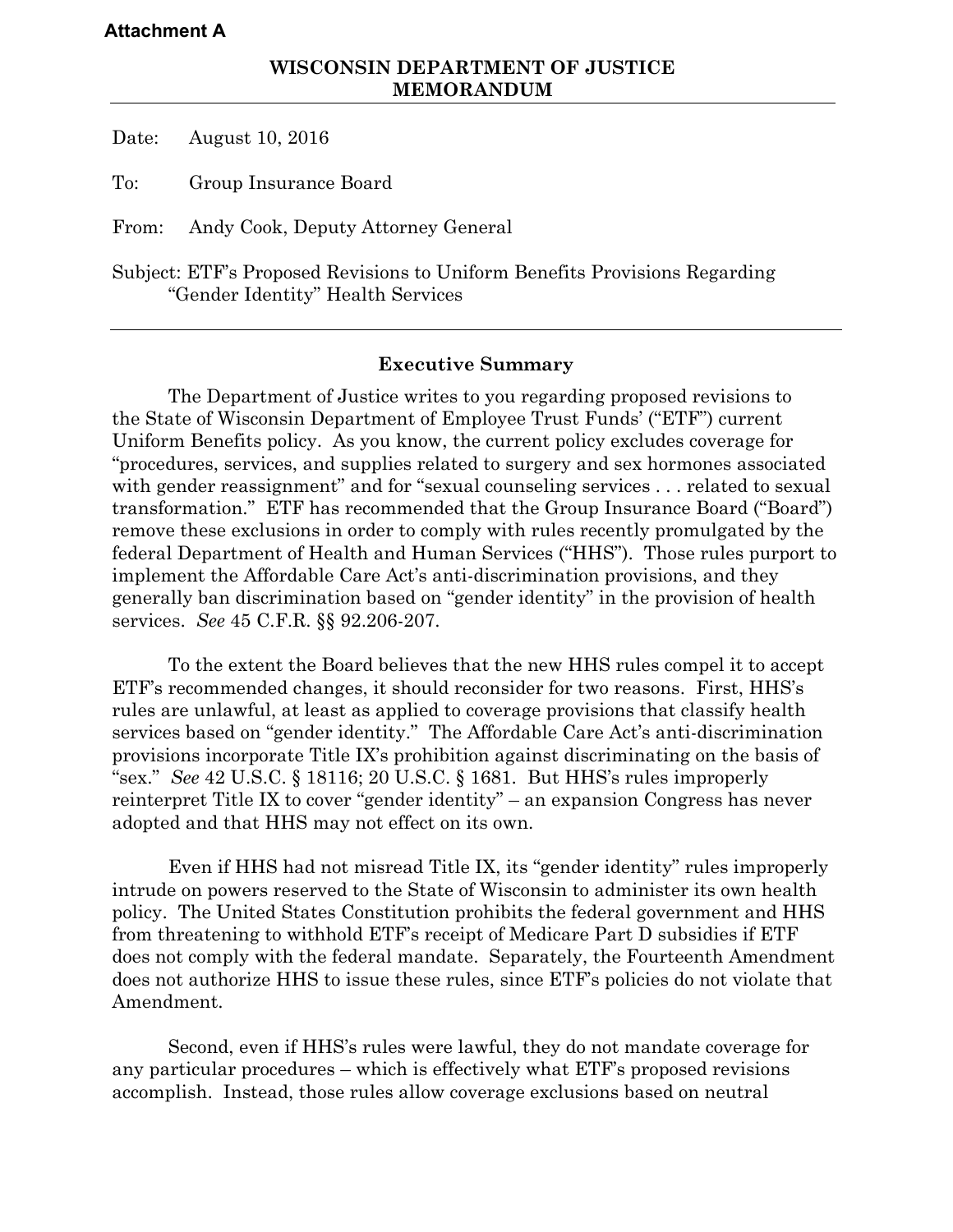reasons, such as whether medical necessity demands the services at issue. This allows a narrower revision to the provision regarding gender reassignment services than ETF has proposed. And the Board likely need not revise the provision regarding sexual transformation counseling at all. Since non-transgender patients cannot receive such counseling, no discrimination exists by denying coverage for it. Alternatively, a blanket exclusion for all sexual counseling services would further protect the Uniform Benefits from challenge. Specific alternative proposals are presented at the end of this memorandum.

#### **Analysis**

### **I. HHS's Rules Improperly Require the State of Wisconsin To Enforce A Misreading of the Affordable Care Act and Title IX.**

HHS's rules are unlawful because they rest on a misreading of the Affordable Care Act and Title IX. *See* 5 U.S.C. § 706 (agency actions are unlawful if undertaken "in excess of statutory jurisdiction, authority, or limitations"). The Affordable Care Act only prohibits discrimination coextensive with Title IX. But Title IX's prohibition against discrimination on the biological basis of "sex" does not extend to the distinct concept of "gender identity." Since HHS cannot issue rules that amend the Affordable Care Act and Title IX – which is what these rules effectively do – the Board need not conform ETF's Uniform Benefits to them.

First, nothing in Title IX's text suggests that the statute covers "gender identity." The statute's plain language is clear: "No person in the United States shall, *on the basis of sex*, be excluded from participation in, be denied the benefits of, or be subjected to discrimination under any education program or activity receiving Federal financial assistance . . . ." 28 U.S.C. § 1681 (emphasis added). Again, "on the basis of *sex*," not "on the basis of sex *or gender identity*."

Legislative history confirms that Title IX covers just what it says – "sex," not "gender identity." Nowhere in the Congressional debates over Title IX does the phrase "gender identity" or "transgender" appear. Moreover, Congress has refused to amend Title IX to cover "gender identity."1 Congress clearly would not have tried to add superfluous new protections for "gender identity" if Title IX already provided them.

Case law affirms Title IX's plain language and legislative history, holding that its protections do not extend to "gender identity." One well-reasoned opinion

 $\overline{a}$ 

<sup>1</sup> *See* H.R. 1652, 113th Cong. (2013); S.439, 114th Cong. (2015).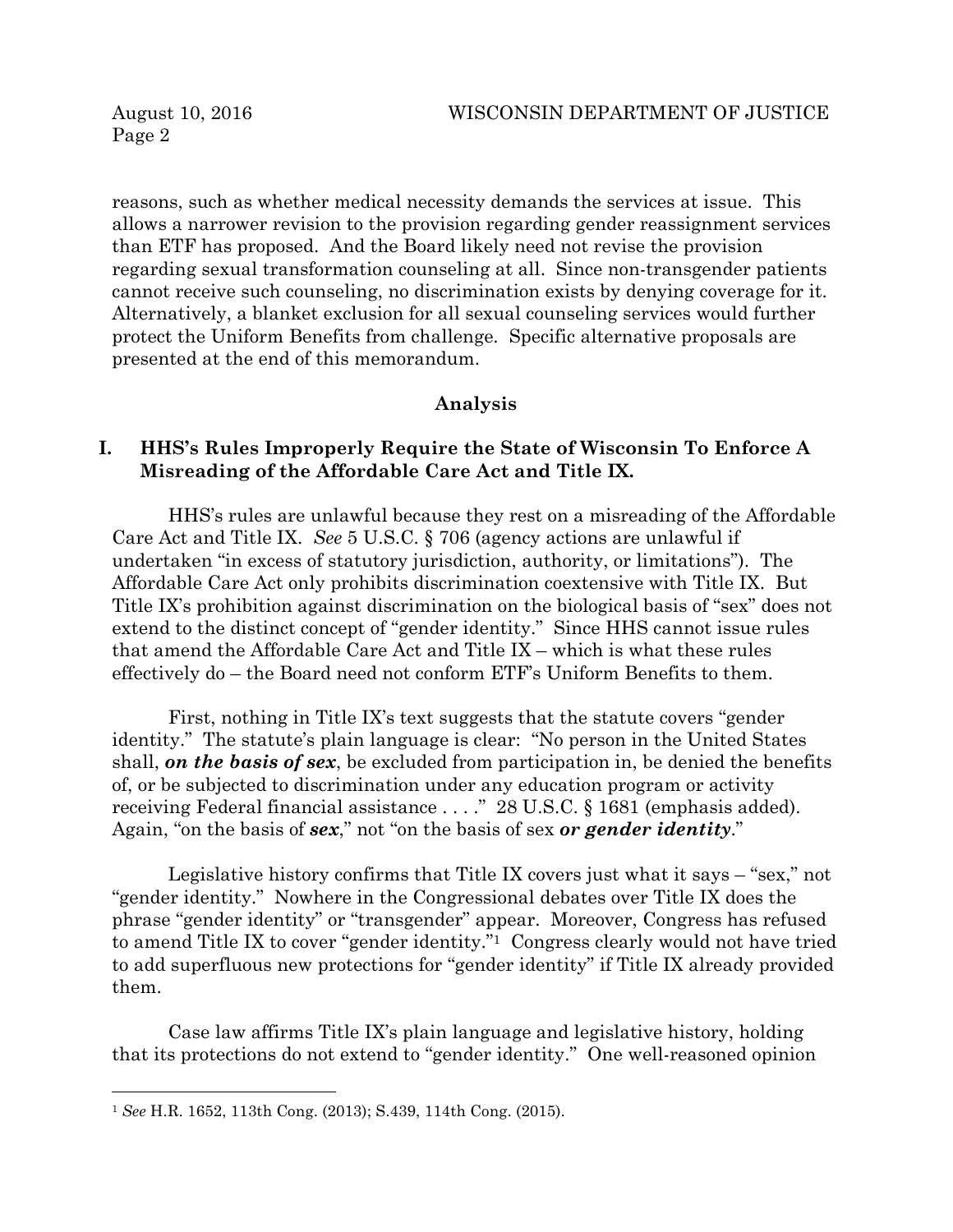held, after carefully analyzing Title IX's plain language and its legislative history, that "Title IX's language does not provide a basis for a transgender status claim." *Johnston v. Univ. of Pittsburgh of Com. Sys. of Higher Educ.*, 97 F. Supp. 3d 657, 676 (W.D. Pa. 2015). And *Johnston* is supported by many other cases that reach the same result under Title VII, Title IX's sister anti-discrimination statute in the employment context.

Moreover, the State of Wisconsin has joined 12 other states in challenging another unlawful federal government mandate that rests on an identical misreading of Title IX. *See State of Texas, et al. v. United States, et al.*, No. 16-cv-00054 (N.D. Tex.). There, the federal government improperly demanded, again citing Title IX, that public schools allow students to use the bathrooms, locker rooms, and showers of the students' choosing, regardless of their biological sex. But that overreach must fail for the same reason as here – federal agencies cannot impose their policy preferences on the States by expanding Title IX to cover "gender identity" without Congressional action.

The United States Constitution also restrains HHS from imposing its view of the Affordable Care Act and Title IX on the State of Wisconsin and ETF. Although the federal government can contribute money to the States to be spent on various programs, that power cannot be used to "undermine the status of the States as independent sovereigns in our federal system." *See* U.S. CONST. art. I, § 8, cl. 1; *Nat'l Fed'n of Indep. Bus. v. Sebelius*, 132 S. Ct. 2566, 2602 (2012) ("*NFIB*"). Indeed, when federal funding conditions "take the form of threats to terminate other significant independent grants, the conditions are properly viewed as a means of pressuring the states to accept policy changes." *Id.* at 2604.

HHS now threatens to withhold federal financial assistance if ETF refuses to implement the federal government's novel interpretation of Title IX. Specifically, HHS's new rules condition federal aid on ETF's "assurances" that its health programs comply with those rules. *See* 45 C.F.R. §§ 92.5-6 (requiring "assurances"); 42 U.S.C. § 18116 (applying Title IX's enforcement mechanisms to the Affordable Care Act); 20 U.S.C. § 1682 (compliance can be enforced by terminating federal assistance). Since ETF partly depends on federal financial assistance in the form of Medicare Part D subsidies, HHS improperly threatens to withhold those subsidies if ETF fails to comply with its novel reading of Title IX. *NFIB*, 132 S. Ct. at 2604. This likely amounts to unconstitutional coercion.

HHS also cannot find authority for its new rules in the Fourteenth Amendment. That Amendment allows Congress to "enforce, by appropriate legislation" its guarantee to "the equal protection of the laws." U.S. CONST. amend.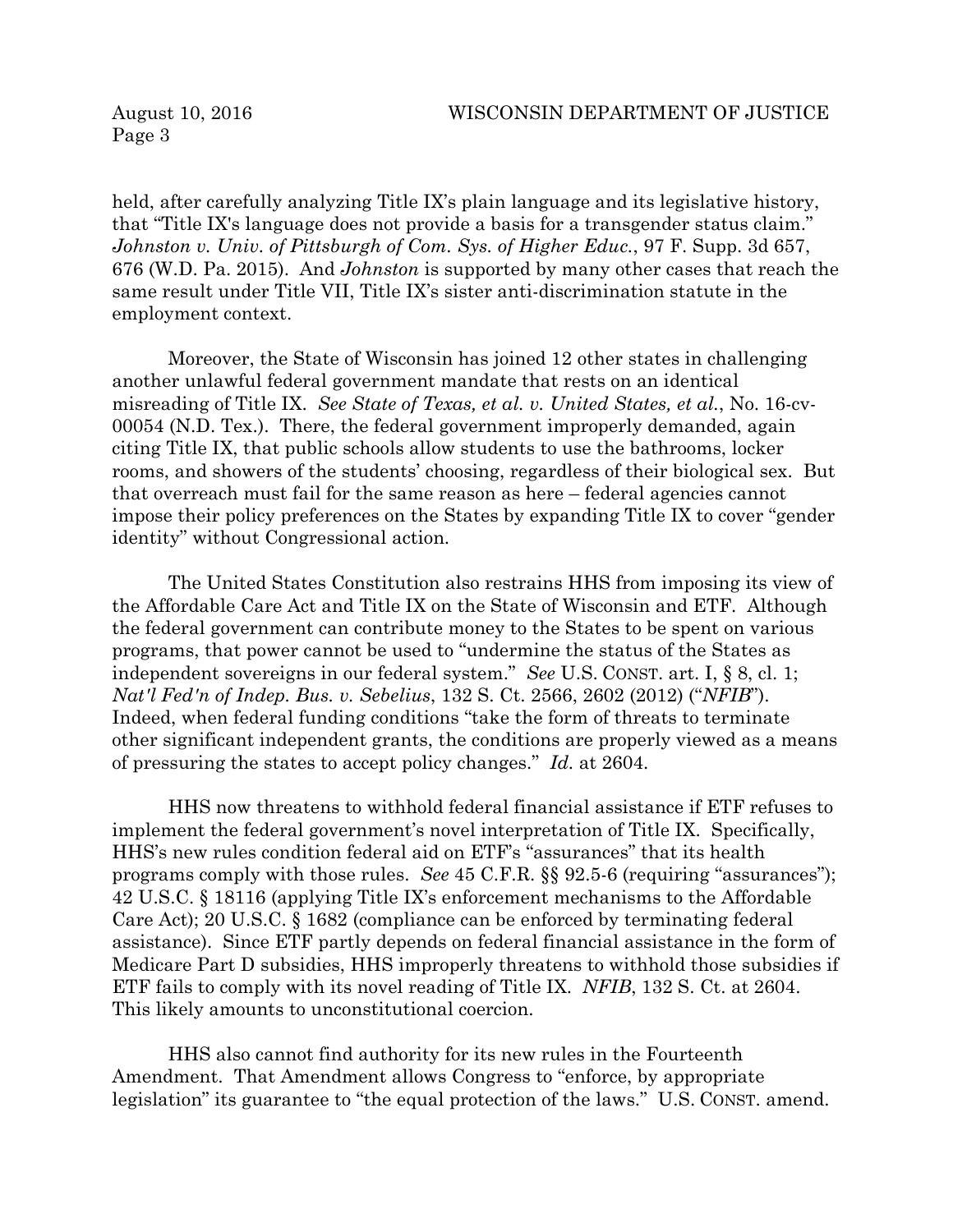$\overline{a}$ 

XIV, §§ 1, 5. But HHS can only issue rules that target a recognized equal protection violation. *See Kimel v. Florida Bd. of Regents*, 528 U.S. 62 (2000). Since many courts have concluded that transgender individuals are not a "suspect class" that triggers heightened constitutional scrutiny, coverage exclusions like ETF's here "need only be rationally related to a legitimate governmental purpose" to be valid under the Fourteenth Amendment.<sup>2</sup>

ETF can easily clear that low bar. For instance, it can point to the high costs the State must bear for covering services and procedures related to gender transition, or to medical research suggesting that such procedures (especially sex transformation surgeries) may in fact harm patients. Even if a heightened level of scrutiny did apply here, these coverage exclusions could for the same reasons pass muster as "substantially related to a sufficiently important governmental interest."<sup>3</sup> Since ETF's coverage provisions at issue here do not violate the Fourteenth Amendment, HHS may not bar them by citing the Fourteenth Amendment.

## **II. Even If HHS's Rules are Lawful, the Board Need Not Revise the Uniform Benefits As ETF Has Recommended.**

Leaving aside the validity of HHS's new rules, ETF's recommended revisions to the Uniform Benefits go beyond what those rules require. Again, ETF has recommended striking entirely two policy exclusions from the Uniform Benefits:

- "Procedures, services, and supplies related to surgery and sex hormones associated with gender reassignment." Uniform Benefits § IV.1.a.
- "Sexual counseling services related to . . . sexual transformation." Uniform Benefits § IV.11.ah.

These revisions would arguably mandate that ETF cover *all* such procedures, whether medically necessary or not. But HHS expressly noted that its rules "do not . . . affirmatively require covered entities to cover any particular procedure or treatment for transition-related care." 81 Fed. Reg. 31376 at 31429 (May 18, 2016). Likewise, the rules "do not affirmatively require covered entities to cover any

<sup>2</sup> *Claussen v. Pence*, - F.3d - , 2016 WL 3213036, at \*4 (7th Cir. June 10, 2016) (outlining "rational basis" standard).

<sup>3</sup> *See City of Cleburne, Tex. v. Cleburne Living Ctr.*, 473 U.S. 432, 441 (1985) (establishing "intermediate scrutiny" standard); *Craig v. Boren*, 429 U.S. 190, 199–200 (1976) ("Clearly, the protection of public health and safety represents an important function of state and local governments.").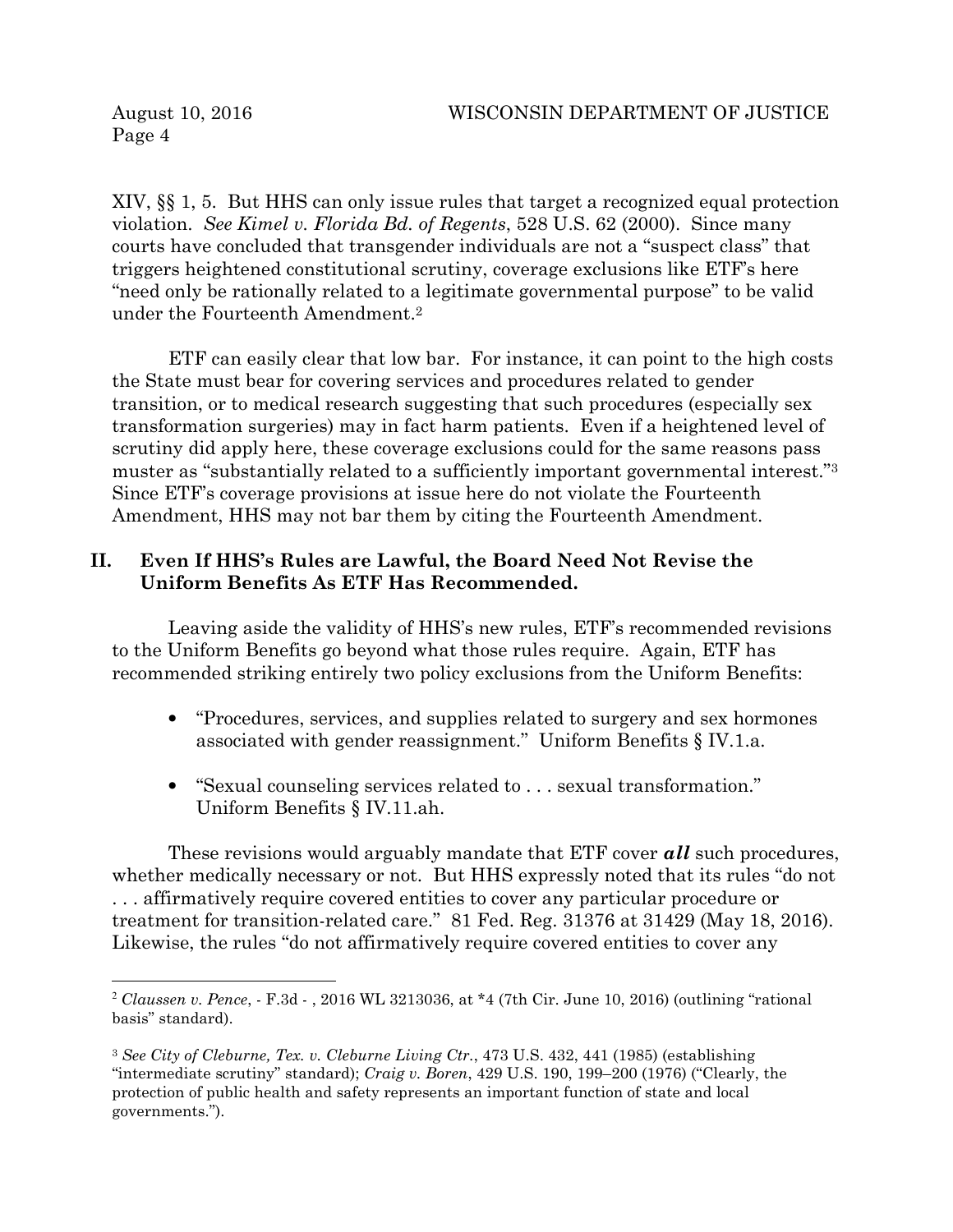particular treatment, as long as the basis for exclusion is evidence-based and nondiscriminatory." *Id.* at 31435. And HHS's rules expressly note that they are not "intended to determine, or restrict a covered entity from determining, whether a particular health service is medically necessary or otherwise meets applicable coverage requirements in any individual case." 45 C.F.R. § 92.207(d).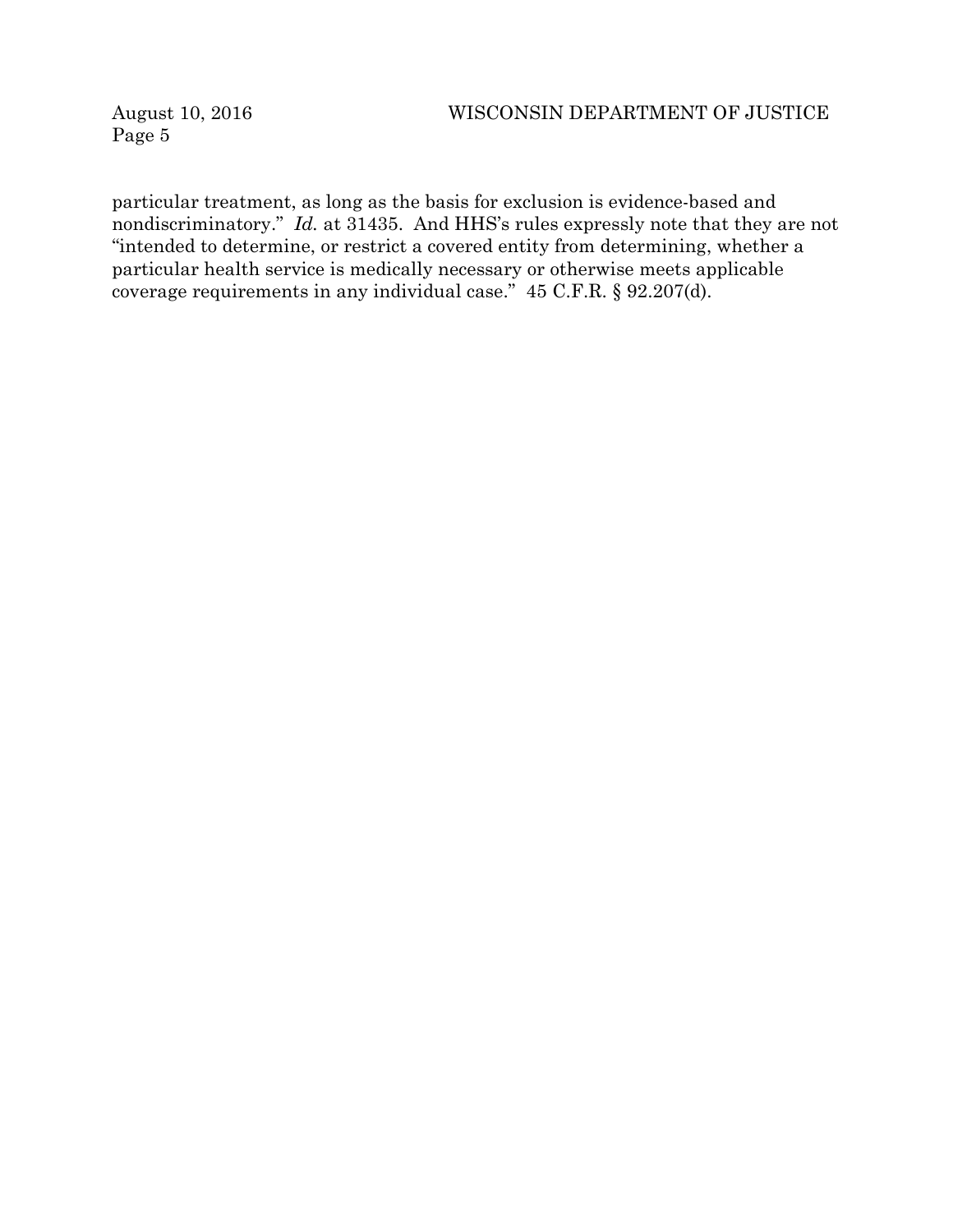

**STATE OF WISCONSIN Department of Employee Trust Funds Robert J. Conlin**  SECRETARY

# *Correspondence Memorandum*

**Date:** August 11, 2016

**To:** Group Insurance Board

**From:** David H. Nispel, General Counsel Diana M. Felsmann, Attorney

**Subject:** Uniform Benefits Provisions Related to Sex Discrimination

# **Information for GIB Consideration**

After reviewing the Department of Justice (DOJ) August 10, 2016, memo requesting that the Group Insurance Board (GIB) reconsider its adoption of the Department of Employee Trust Funds' (ETF) recommended changes to the State of Wisconsin Group Health Insurance Program's Uniform Benefits, ETF offers additional information for the GIB's consideration:

- As fiduciaries,<sup>[1](#page-6-0)</sup> GIB Board members must ensure that the Group Health Insurance Program complies with state and federal law. Basic fiduciary principles found in common law include the three "core" fiduciary duties: (1) the duty of loyalty, (2) the duty of impartiality, and (3) the duty of prudence. A fiduciary may rely on the advice and reports of experts (i.e., attorneys, accountants, financial advisors), provided the subject matter is within the expert's area or expertise and the expert is fully informed. Ensuring compliance with state and federal law falls under the duty of prudence.
- The United States Department of Health and Human Services (HHS) final rule implementing the Affordable Care Act's (ACA) nondiscrimination requirements provides that health insurance issuers may not contract away their own nondiscrimination obligations under the rule.<sup>[2](#page-6-1)</sup> As a result, a decision not to comply with the HHS rule would jeopardize ETF's ability to contract with its health insurance issuers as of January 1, 2017.

801 W Badger Road PO Box 7931 Madison WI 53707-7931

1-877-533-5020 (toll free) Fax 608-267-4549 etf.wi.gov

<span id="page-6-0"></span><sup>&</sup>lt;sup>1</sup> Wis. Stat. §40.03(6)(d).

<span id="page-6-1"></span>Moreover, nothing in the rule authorizes qualified health plan issuers or other issuers that are covered entities to contract away their own nondiscrimination obligations. Issuers must ensure that enrollees have equal access to health services provided by their coverage without discrimination on the basis of a prohibited criterion.

<sup>81</sup> Federal Register 31376 (May 18, 2016), 31383.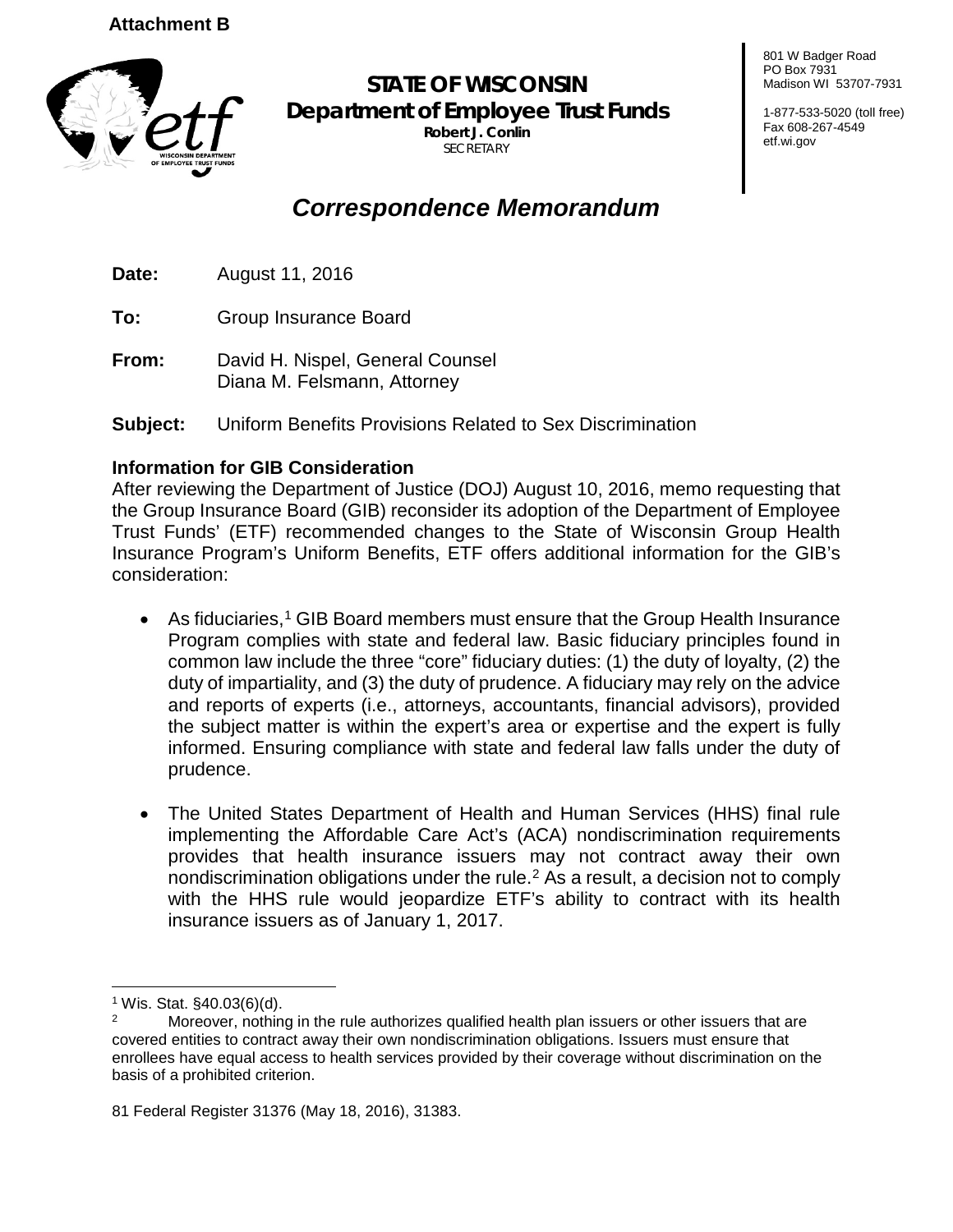- The cost of removing the Uniform Benefits exclusion related to benefits and services in connection with gender reassignment or sexual transformation is anticipated to be low. Based on a 2014 study Segal Consulting did for the state of Maryland, the highest estimated cost was .01% of the annual cost of Maryland's health insurance program. That study reflected that the annual costs associated with Maryland's health insurance program were approximately \$1.3B. The largest estimated cost, \$100,000 represents less than a 0.01% increase in annual costs for the cost of the initial procedure(s) and related drug therapy and counseling.
- The Group Health Insurance Program's Uniform Benefits continues to require that services be medically necessary,<sup>[3](#page-7-0)</sup> as determined by the health plan and/or PBM.<sup>[4](#page-7-1)</sup>

### **Background**

The changes to the Group Health Insurance Program recommended in ETF's June 22, 2016, memo entitled *Guidelines Contract and Uniform Benefits Changes for 2017*, and adopted unanimously by the GIB on July 12, 2016, were made after careful research on the application of federal law, specifically the ACA nondiscrimination rule published by HHS on May 18, 2016. ETF's role in relation to the GIB is to make recommendations to assist the GIB in the performance of its fiduciary duties to the insurance programs administered by ETF, including the Group Health Insurance Program, and to provide information so that the Program is properly administered.

The recommended changes to the Program's Uniform Benefits in connection with the HHS rule, and as adopted by the GIB at the July 12, 2016 meeting were as follows:

- 1. Removing the current exclusion related to benefits and services related to gender reassignment or sexual transformation. Required effective date is January 1, 2017.
- 2. Including the federally required nondiscrimination notification language on all significant communications related to ETF's health programs. Required effective date is October 16, 2016 (90 days from July 18, 2016).

<span id="page-7-0"></span> $3$  Defined in ETF's Uniform Benefits as a service, treatment, procedure, equipment, drug, device or supply provided by a Hospital, physician or other health care Provider that is required to identify or treat a Participant's Illness or Injury and which is, as determined by the Health Plan and/or PBM:

<sup>1.</sup> consistent with the symptom(s) or diagnosis and treatment of the Participant's Illness or Injury; and

<sup>2.</sup> appropriate under the standards of acceptable medical practice to treat that Illness or Injury; and

<sup>3.</sup> not solely for the convenience of the Participant, physician, Hospital or other health care Provider; and

<sup>4.</sup> the most appropriate service, treatment, procedure, equipment, drug, device or supply which can be safely provided to the Participant and accomplishes the desired end result in the most economical manner. [http://etf.wi.gov/members/IYC2016/IYC\\_Cert\\_of\\_Cov2107.pdf](http://etf.wi.gov/members/IYC2016/IYC_Cert_of_Cov2107.pdf)

<span id="page-7-1"></span><sup>4</sup> State of Wisconsin Group Health Insurance Program Uniform Benefits, Section III, Page 4-23.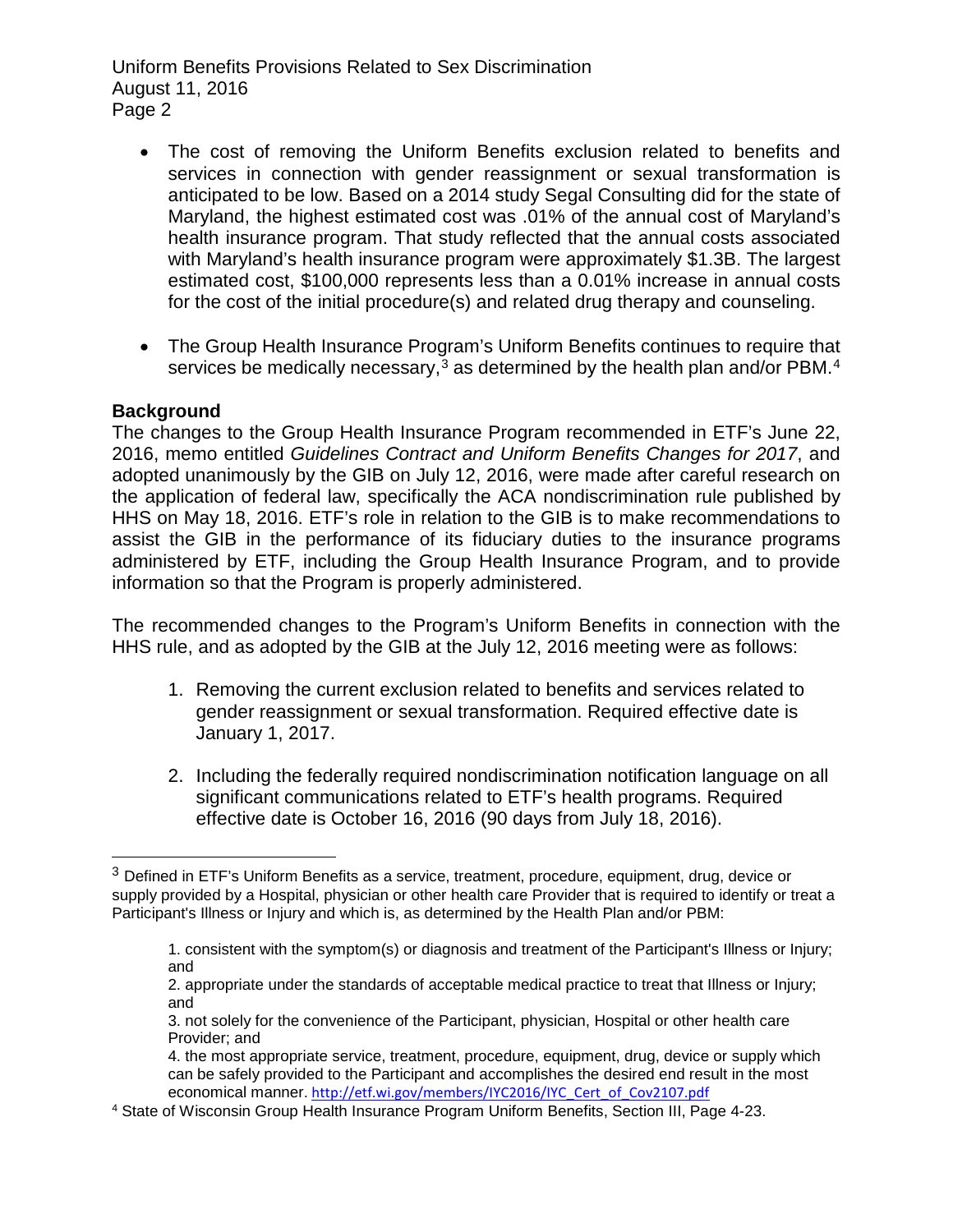### **Summary of August 10, 2016 Department of Justice Memo**

In its August 10, 2016, memo to the GIB entitled *ETF's Proposed Revisions to Uniform Benefits Provisions Regarding "Gender Identity" Health Services*, the Department of Justice (DOJ), offers two reasons for the GIB to reconsider the changes to ETF's Uniform Benefits adopted at the July 12, 2016, GIB meeting.

The first reason DOJ provides is that the new HHS rule is unlawful, "at least as applied to coverage provisions that classify health services based on 'gender identity'." Included under that heading, DOJ writes that even if the new HHS rule is not based on a misreading of Title IX, which protects against sex discrimination, the rule "improperly intrude[s] on powers reserved to the State of Wisconsin to administer its own health policy."

The second reason offered by DOJ was that the HHS nondiscrimination rule does not mandate coverage for any particular procedure.

#### **Benefits Coverage**

Specific to the HHS rule and benefits coverage, as noted in ETF's June 22, 2016 memo to the GIB, ETF agrees with DOJ that the rule does not require coverage of specific benefits. However, of note:

- The rule specifies that categorical exclusions in coverage for all health services related to gender transition are facially discriminatory.
- The rule does not explicitly require the coverage of any particular service to treat gender dysphoria, and allows plans to deny services that are not medically necessary. HHS' Office for Civil Rights (OCR) will determine whether certain benefits designs are discriminatory on a fact-specific, case-by-case basis. 81 Fed. Reg. at 31434 & fn. 258.
- Denying coverage for transition-related services on the basis of those services not being medically necessary is anticipated to be subject to careful scrutiny. (Proposed HHS Nondiscrimination Rule) 80 Fed. Reg. 54172, 54190 (Sept. 8, 2015).
- The regulations allow covered entities to use reasonable medical management techniques and apply neutral, nondiscriminatory standards to health-related coverage. Specifically, OCR will consider whether an entity used "a neutral rule or principle when deciding to adopt the design feature or take the challenged action or whether the reason for its coverage decision is pretext for discrimination." 81 Fed. Reg. at 31433.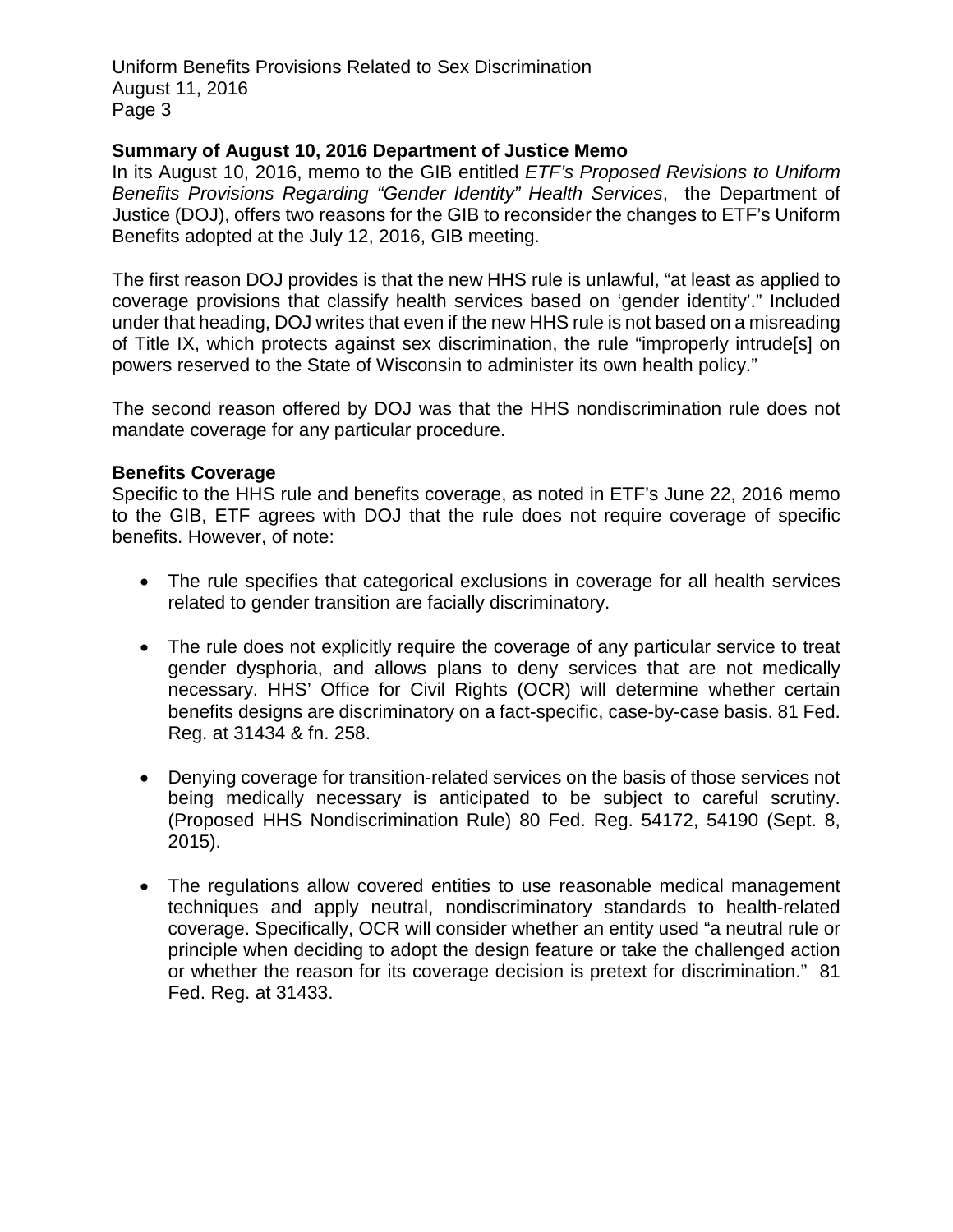#### **Penalties for Noncompliance with the HHS Rule**

The HHS rule applies the same enforcement mechanisms under Title VI of the Civil Rights Act of 1964 (discrimination on the basis of race, color, and national origin), Title IX of the Education Amendments of 1972 (discrimination on the basis of sex), Section 504 of the Rehabilitation Act of 1973 (discrimination on the basis of disability), or the Age Discrimination Act of 1975. Penalties under Title IX include the termination of federal financial assistance.<sup>[5](#page-9-0)</sup> Thus, one potential impact of a GIB decision to reconsider its adoption of the Uniform Benefits changes would be the Group Health Insurance Program's loss of Medicare Part D subsidies.<sup>[6](#page-9-1)</sup> The Program received approximately \$36 million in Medicare Part D subsidies in 2015.

In addition, the HHS rule allows for compensatory damages to be granted if an individual were to successfully litigate a claim that the Group Health Insurance Program was not in compliance with the law.[7](#page-9-2)

## **Current EEOC Complaints Filed Against the GIB**

It is important to note that two individual health plan participants have filed complaints with the Equal Employment Opportunity Commission (EEOC) against the GIB on the denial of benefits in relation to transgender services:

- EEOC Charge No. 443-2016-00291—Amended A.S. Charging Party vs. University of Wisconsin, Respondent, and Department of Employee Trust Funds and Group Insurance Board, Additional Respondents.[8](#page-9-3)
- EEOC Charge No. 443-2016-01428—Amended **A.S.**, Charging Party vs. Department of Employee Trust Funds, Respondent and Group Insurance Board, Additional Respondent.[9](#page-9-4)

The EEOC takes the position that Title IX's prohibition against sex discrimination includes discrimination on the basis of gender identity. Compensatory and punitive damages may be awarded in cases involving intentional discrimination based on gender identity.[10](#page-9-5)

The HHS Rule references the EEOC's position, and indicates that HHS' Office for Civil Rights (OCR) intends to refer any cases that fall outside of OCR's jurisdiction to the EEOC for investigation.<sup>[11](#page-9-6)</sup> As a result, if the GIB were to reconsider the changes it

<span id="page-9-5"></span><sup>10</sup> The United States Department of Justice *Title VI Legal Manual*:

<span id="page-9-0"></span> <sup>5</sup> 45 C.F.R. §92.301(a).

<span id="page-9-1"></span><sup>6</sup> *See* 20 U.S.C. §1682.

<span id="page-9-2"></span><sup>7</sup> 45 C.F.R. §92.301(b).

<span id="page-9-3"></span><sup>8</sup> *See* April 5, 2016, memo to the GIB from ETF General Counsel David H. Nispel.

<span id="page-9-4"></span><sup>9</sup> As of the writing of this memo, ETF has not yet received any details about this EEOC complaint. When ETF receives additional information, ETF will pass that information on to the GIB.

[https://www.justice.gov/crt/title-vi-legal-manual#XII](https://www.justice.gov/crt/title-vi-legal-manual%23XII) (visited August 11, 2016).

<span id="page-9-6"></span><sup>&</sup>lt;sup>11</sup> 81 Federal Register at 31432.